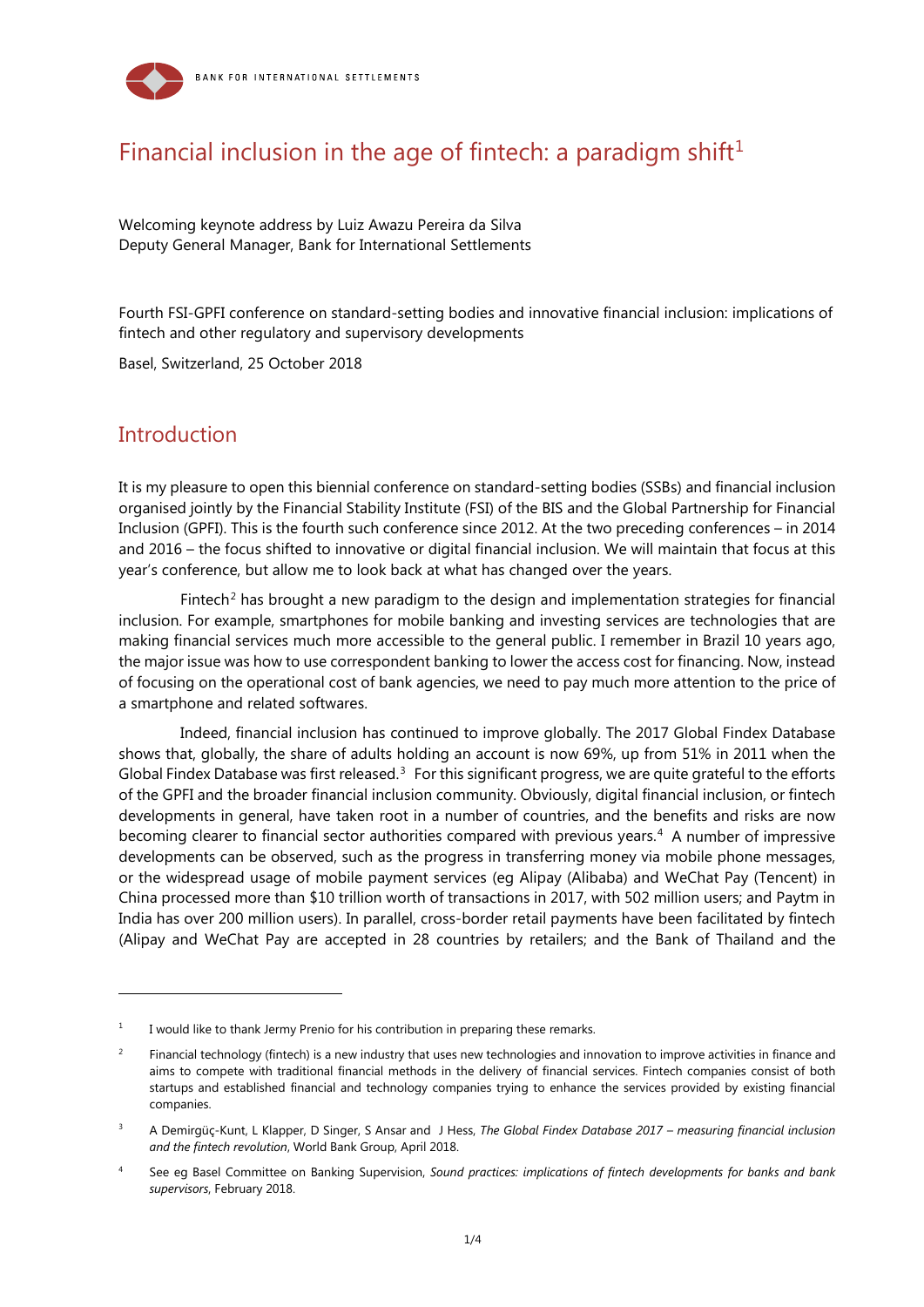

Monetary Authority of Singapore are linking their mobile payment systems). Not all these developments are directly related to poor customers, but one can say that distributed ledger technology (DLT) has been reducing the need for intermediaries or validators (eg credit card authorisation) and is facilitating access to financial services. One important aspect directly affecting workers has been the significant reduction in the cost of remittances and cross-border payments, which is very important for emerging market economies (EMEs) (eg total workers' remittances jumped from \$50 billion in 2002 to \$250 billion in 2017, amounts representing 5–40% of national savings in poor countries). These new ways of transferring money have increased competition and put downward pressure on the more costly procedures using bank networks and SWIFT.

Fintech has also changed the way small businesses operate throughout the world, a major vehicle for promoting social inclusion. Trade finance has benefited from DLT technology to reduce both cost and processing time, from 20 days to a few hours (since digital agreements can be automatically executed when all parties have accepted conditions). The technology also reduces fraud. Firms in EMEs are experimenting with screening online borrowers with new credit scoring that could change risk management (access to payments record, social media behaviour, etc). In China, peer-to-peer (P2P) lending has experienced a surge in recent years, complementing the traditional financial services in funding underserved segments such as small and medium-sized enterprises (SMEs) and low-income households while offering attractive investment opportunities to smaller investors. [5](#page-1-0) However, a significant number of Chinese P2P lenders have gone bust, leaving Chinese authorities to address the fallout, particularly vis-à-vis small investors.<sup>6</sup> This clearly illustrates that there are also fintech-related risks that, if not properly managed, could spoil the potential benefits of this innovation.

National authorities' interest in fostering fintech's potential benefits while mitigating its possible risks prompted the IMF and the World Bank to release the Bali Fintech Agenda<sup>[7](#page-1-2)</sup> a couple of weeks ago, in order to outline the high-level issues that national authorities may consider in their domestic policy discussions with regard to fintech. Applications of fintech for financial inclusion are growing, as I have just illustrated. One can envisage that more granular individual information may change many aspects of policy intervention and increase its efficiency – for example, when policies need to target specific sets of firms (SMEs or startups) and/or specific income groups to reach the poor via eg means-tested conditional cash transfer (CCT) programmes.

## Financial stability, financial inclusion and fintech

The Bali Fintech Agenda considers the interaction between financial stability, financial inclusion and fintech.

Promotion of financial stability leads to a resilient financial system that people trust. Since distrust in the financial system is one of the reasons why people are unbanked,<sup>[8](#page-1-3)</sup> having a resilient financial system helps create an environment conducive to financial inclusion.

-

<span id="page-1-0"></span><sup>&</sup>lt;sup>5</sup> L A Pereira da Silva, "Fintech in EMEs: blessing or curse?", panel remarks at the CV Meeting of Central Bank Governors of CEMLA, Asunción, Paraguay, 5 June 2018.

<span id="page-1-1"></span><sup>6</sup> See eg [https://www.ft.com/content/75e75628-8b27-11e8-bf9e-8771d5404543.](https://www.ft.com/content/75e75628-8b27-11e8-bf9e-8771d5404543)

<span id="page-1-2"></span><sup>7</sup> International Monetary Fund and World Bank Group, "The Bali Fintech Agenda", September 2018.

<span id="page-1-3"></span><sup>&</sup>lt;sup>8</sup> Demirgüç-Kunt et al (2018), op cit.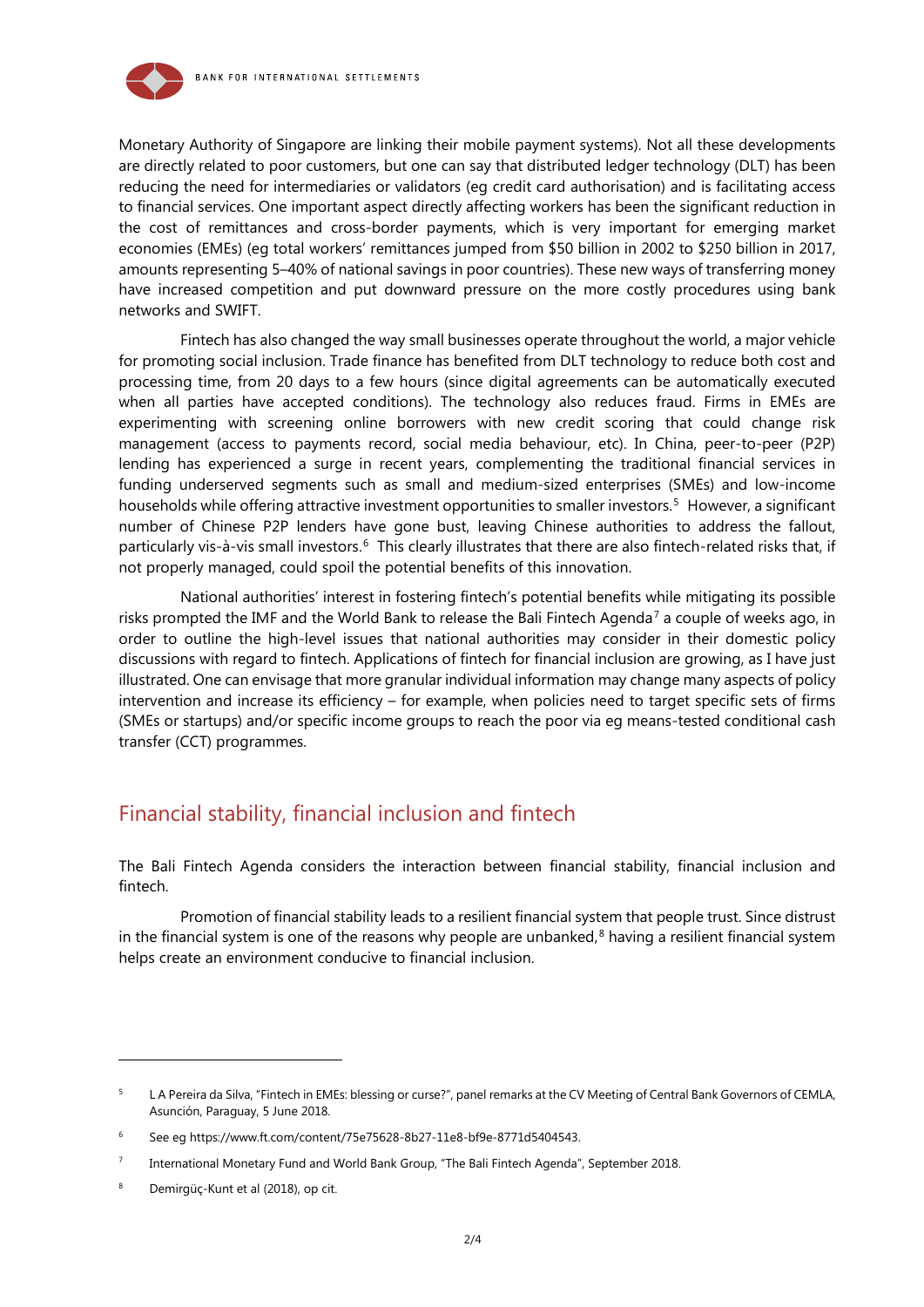

Implementation of effective regulation helps achieve a resilient financial system. In the context of financial inclusion, effective regulation helps ensure that expanding financial use and access is done in a manner that does not entail harm to financial stability.

Fintech can potentially contribute to both financial stability and financial inclusion. On the one hand, fintech is leading to new, more efficient and more accessible delivery channels for financial products and services. On the other hand, financial sector authorities can leverage the same technologies driving fintech to support their work in ensuring a resilient financial system.

Fintech, however, also poses new challenges to the financial system. Different international organisations have highlighted these issues in their respective papers, and I already gave a concrete example earlier. These challenges include heightened operational risks, particularly cyber-risk, macrofinancial risks, and consumer protection and data privacy issues. In addition, fintech's potential to contribute to financial exclusion should also be considered. For example, the use of artificial intelligence and machine learning in underwriting credit and insurance could lead to more accurate pricing and risk assessment, but it may also price some consumers out of the market.<sup>[9](#page-2-0)</sup>

Given these risks, effective regulation is necessary in order to provide a solid foundation for safely exploring the benefits of fintech. For regulation to be effective, it should be appropriate, proportionate and timely.

Appropriate regulation could facilitate the potential of fintech to contribute to the objectives of financial stability, market integrity and consumer protection, as well as financial inclusion. Proportionate regulation could avoid impeding efficiency-improving technological progress, while at the same time still addressing the inherent risks. Timely regulation enables a proactive regulatory regime that addresses issues before they happen.

### SSBs' contribution to financial inclusion

This brings me to the role of SSBs in the context of financial inclusion and fintech.

SSBs, as you know, work on different issues – such as the safety and soundness of institutions, the integrity of financial transactions and consumer protection – which all contribute to a well functioning financial system. As such, the work of the SSBs is also quite important for financial inclusion and fintech.

Through their standards, SSBs are helping achieve strong regulatory and supervisory regimes that promote confidence in the financial system. In terms of fintech, SSBs' initiatives to help understand the implications of fintech – and to review, revise or supplement their existing standards, if warranted – are critical to maximising the benefits while managing the risks.

However, we should recognise that the influence of SSBs over financial inclusion and fintech has limits. SSBs cannot address the fundamental and structural causes of financial exclusion. To illustrate this point, the 2017 Global Findex Database<sup>[10](#page-2-1)</sup> paints a profile of the unbanked – they are mostly women, poor, with low educational attainment and unemployed. Gender, poverty, education and employment are clearly not within the realm of the standards that SSBs issue.

Moreover, SSBs' standard-setting processes take time. Also, these processes do not start out from scratch; rather, they identify existing "good practices" at the national level that could be applied across

1

<span id="page-2-0"></span><sup>9</sup> Financial Stability Board, *Artificial intelligence and machine learning in financial services – market developments and financial stability implications*, November 2017.

<span id="page-2-1"></span><sup>&</sup>lt;sup>10</sup> Demirgüç-Kunt et al (2018), op cit.